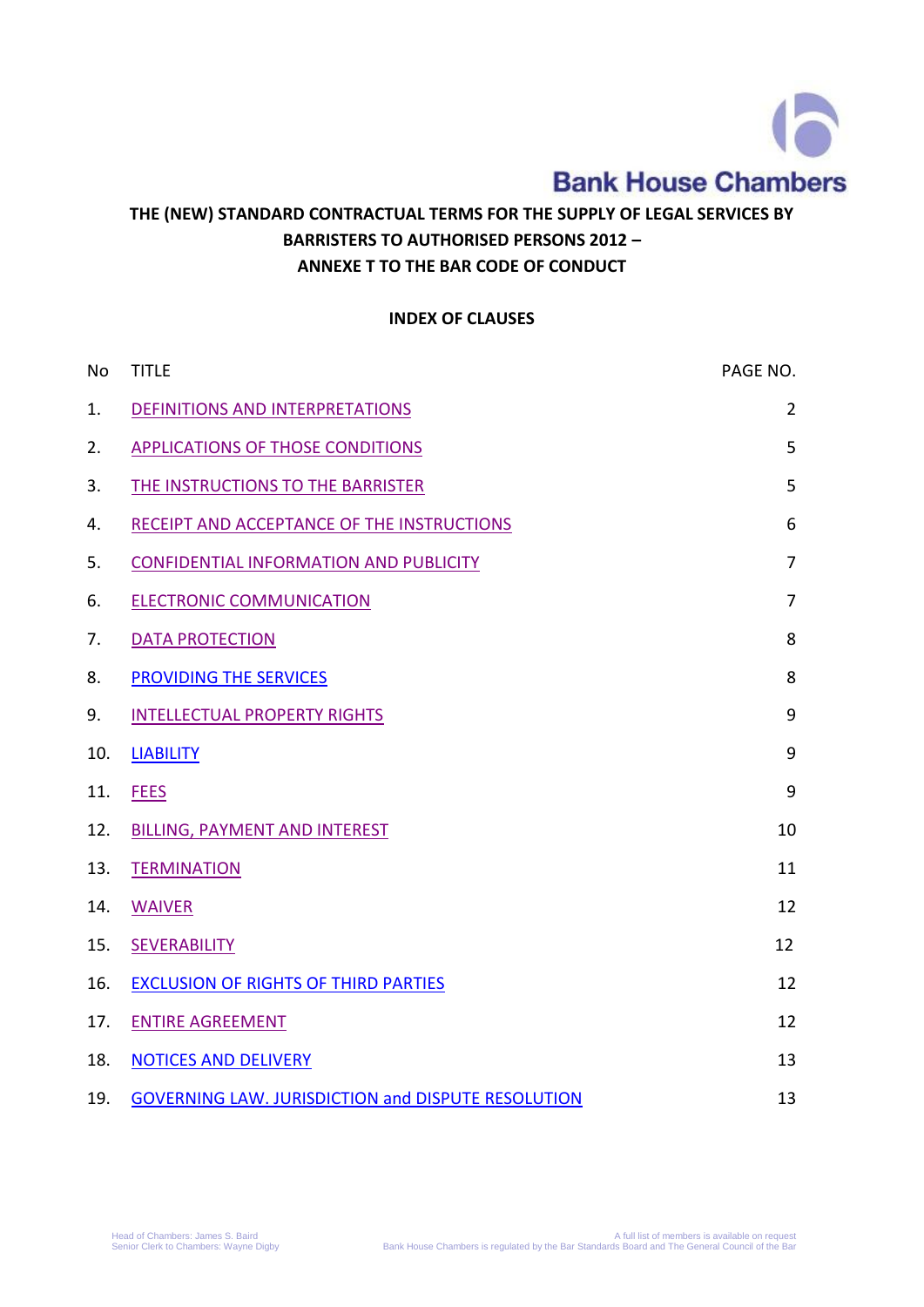

### **STANDARD CONDITIONS OF CONTRACT FOR THE SUPPLY OF LEGAL SERVICES**

### **BY BARRISTERS TO AUTHORISED PERSONS 2012**

### <span id="page-1-0"></span>**1. DEFINITIONS AND INTERPRETATION**

- 1.1 In these Conditions of Contract for the Supply of Services by Barristers to Authorised Persons (as defined below) ("the Conditions"):
	- 1.1.1 reference to a clause is to the relevant clause of these Conditions;
	- 1.1.2 headings are included for convenience only and do not affect the interpretation of these Conditions;
	- 1.1.3 references to "parties" or a "party" are references to the parties or a party to the Agreement;
	- 1.1.4 references to the masculine include the feminine and references to the singular include the plural and vice versa in each case;
	- 1.1.5 references to a person include bodies corporate (including limited liability partnerships) and partnerships, in each case whether or not having a separate legal personality, except where the context requires otherwise;
	- 1.1.6 references to an Act of Parliament, statutory provision or statutory instrument include a reference to that Act of Parliament, statutory provision or statutory instrument as amended, extended or re-enacted from time to time and to any regulations made under it;
	- 1.1.7 references to any provision of the Code include references to that provision as amended replaced or renumbered from time to time; and
	- 1.1.8 references to a person or body include references to its successor.
- 1.2 In these Conditions, the following words have the following meanings, except where the context requires otherwise:-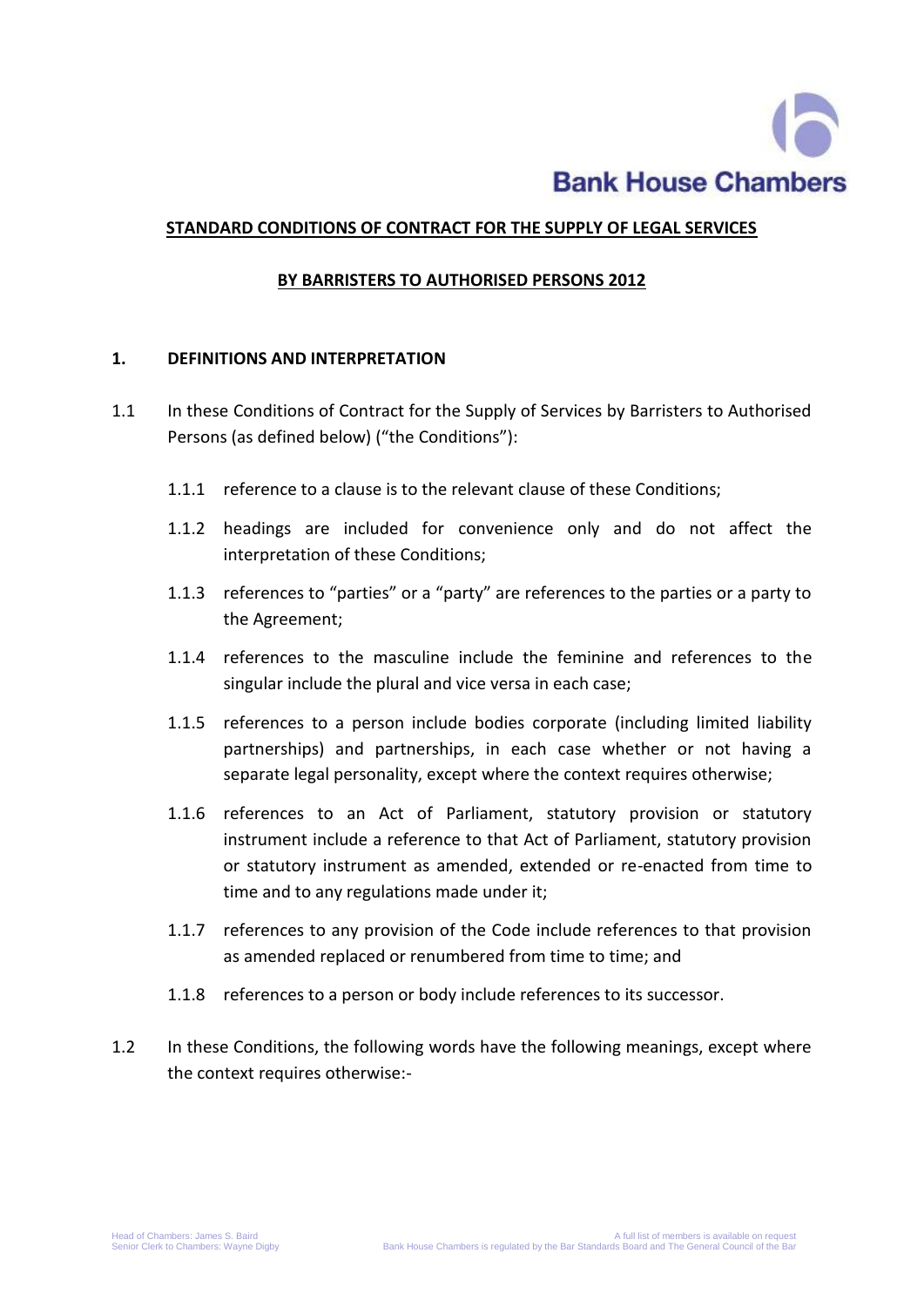

"the Agreement"

the agreement between the Barrister and the Authorised Person for the Barrister to provide the Services on the terms set out in these Conditions;

"the Authorised Person"

the person who is an authorised person for the purposes of s. 18(1)(a) of the Legal Services Act 2007 and whose approved regulator under that Act is the Law Society and/or the SRA, and all successors and assignees;

### "the Barrister"

the barrister, practising as a member of the Bar of England & Wales, who is willing and able in that capacity to provide the Services in connection with the Case and in accordance with the Instructions from the Authorised Person on behalf of the Lay Client;

### "the Case"

the particular legal dispute or matter, whether contentious or noncontentious, in respect of which the Barrister is Instructed to provide the Services;

### "the Code"

the Code of Conduct of the Bar of England and Wales, as amended from time to time;

### "Conditional Fee Agreement"

the meaning ascribed to those words by section 58 of the Courts and Legal Services Act 1990;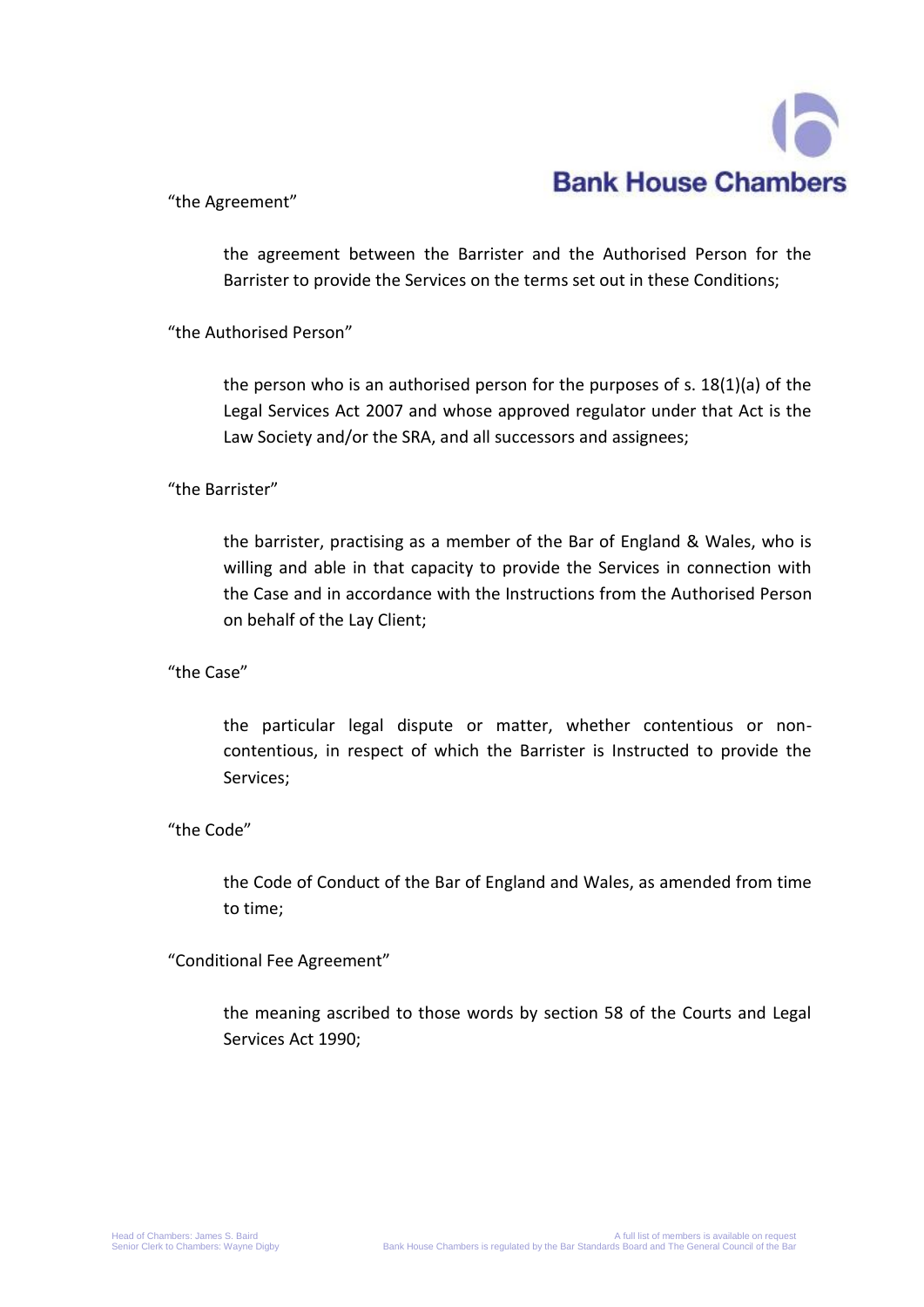

"the Instructions"

the briefs, instructions and requests for work to be done (and all accompanying materials) given by the Authorised Person to the Barrister in whatever manner to enable him to supply the Services, and "Instruct" and "Instructing" shall have corresponding meanings;

### "Invoice"

includes a fee note not amounting to a VAT invoice

"the Law Society"

the Law Society of England and Wales

"the Lay Client"

the person for whose benefit or on behalf of whom the Barrister is Instructed by the Authorised Person to provide the Services (who may be the Authorised Person where the Case concerns the affairs of the Authorised Person )

"the Services"

the legal services provided by the Barrister in connection with the Case pursuant to the Instructions provided by the Authorised Person;

"the SRA"

the Solicitors Regulation Authority; and

"the SRA Code"

the part of the SRA Handbook published by the SRA on 16 September 2011 referred to as the "SRA Code of Conduct 2011" as amended from time to time.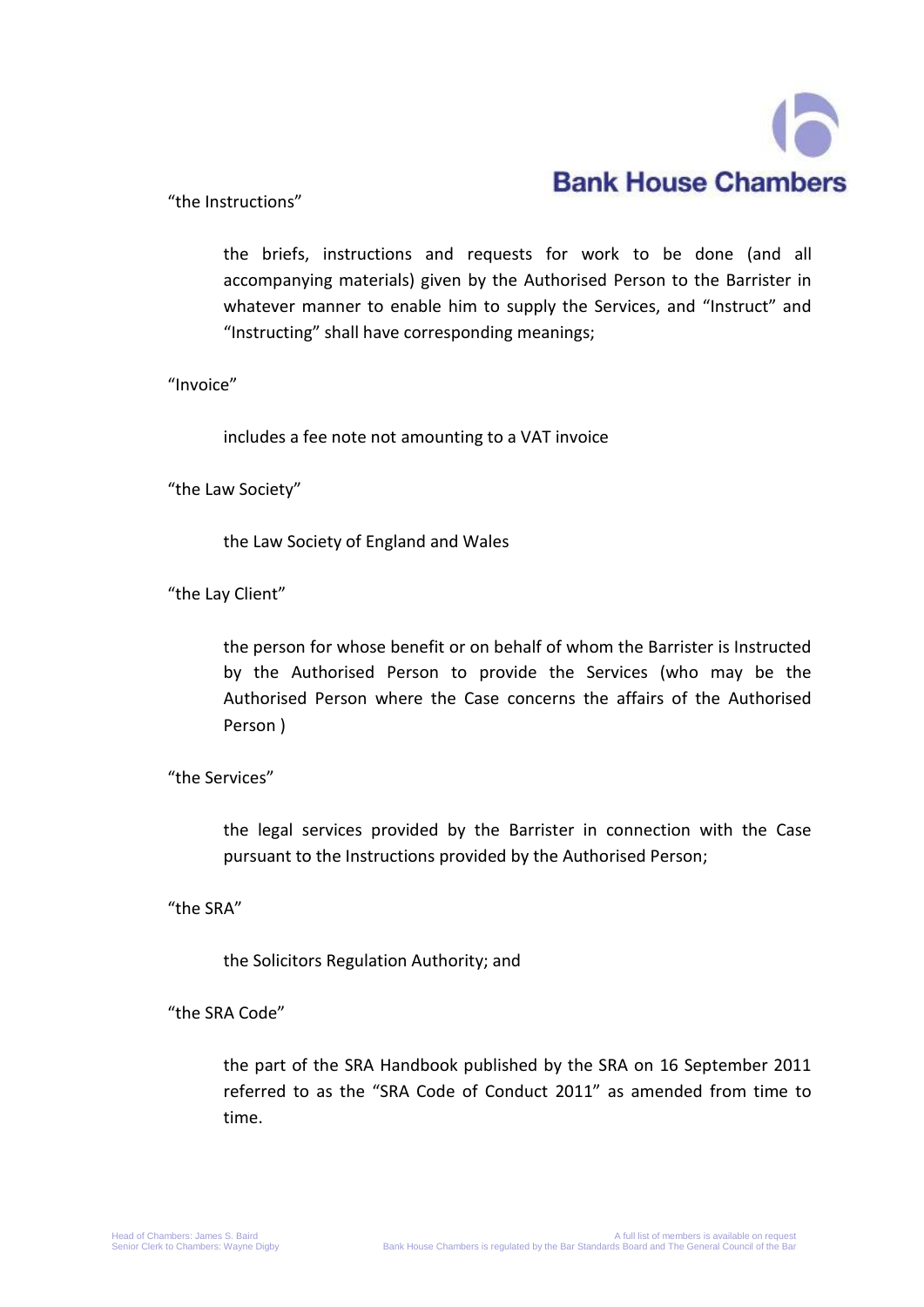

### <span id="page-4-0"></span>**2. APPLICATION OF THESE CONDITIONS**

- 2.1 The Barrister provides the Services requested by the Authorised Person on the terms set out in these Conditions and subject to his professional obligations under the Code.
- 2.2 These Conditions (other than this clause 2.2) may be varied if, but only if, expressly agreed by the Parties in writing (including by exchange of emails).
- 2.3 By instructing the Barrister to provide further Services in relation to the Case, the Authorised Person accepts these Conditions in relation to those further Services, as well as in relation to the Services which the Barrister is initially instructed to provide.
- 2.4 These Conditions do not apply in the following circumstances:
	- 2.4.1 the Barrister is paid directly (a) by the Legal Services Commission, through the Community Legal Service or the Criminal Defence Service or (b) by the Crown Prosecution Service; or
	- 2.4.2 the Barrister has entered into a Conditional Fee Agreement in relation to the Case that does not specifically incorporate these Conditions.
- 2.5 Nothing in these Conditions nor any variation referred to in clause 2.2 shall operate so as to conflict with the Barrister's duty under the Code or with the Authorised Person's duty under the SRA Code.

### <span id="page-4-1"></span>**3. THE INSTRUCTIONS TO THE BARRISTER**

- 3.1 The Authorised Person must ensure the Instructions delivered to the Barrister are adequate to supply him with the information and documents reasonably required and in reasonably sufficient time for him to provide the Services requested.
- 3.2 The Authorised Person must respond promptly to any requests for further information or instructions made by the Barrister.
- 3.3 The Authorised Person must inform the Barrister immediately if there is reason to believe that any information or document provided to the Barrister is not true and accurate.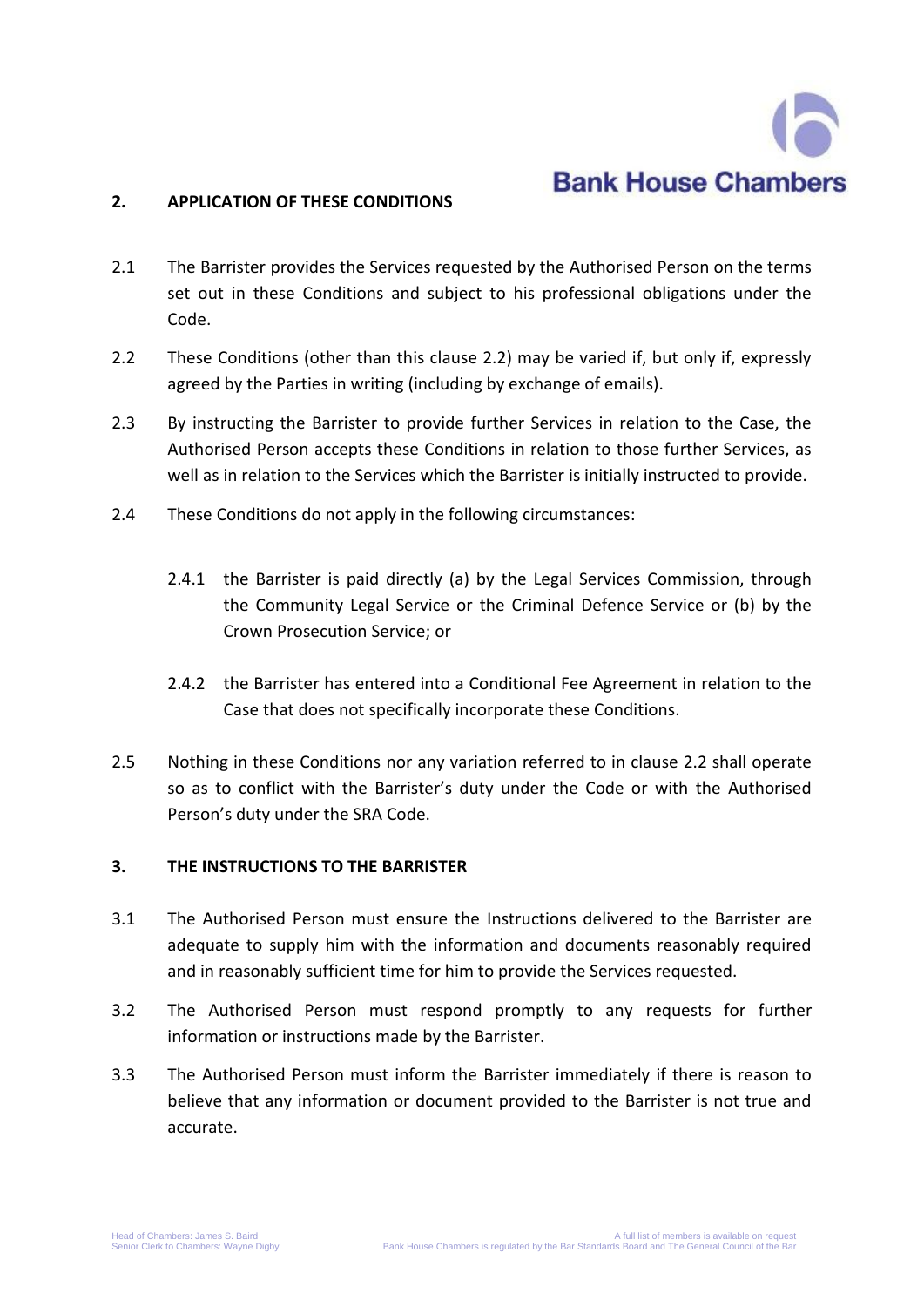

- 3.4 Where the Authorised Person requires the Barrister to perform all or any part of the services urgently the Authorised Person must ensure that:
	- 3.4.1 all relevant Instructions are clearly marked "Urgent"; and
	- 3.4.2 at the time the Instructions are delivered the Barrister is informed in clear and unambiguous terms of the timescale within which the Services are required and the reason for the urgency.
- 3.5 The Authorised Person must inform the Barrister within a reasonable time if the Case is settled or otherwise concluded.

### <span id="page-5-0"></span>**4. RECEIPT AND ACCEPTANCE OF THE INSTRUCTIONS**

- 4.1 Upon receipt of the Instructions, the Barrister will within a reasonable time review the Instructions and inform the Authorised Person whether or not he accepts the Instructions.
- 4.2 The Barrister may accept or refuse the Instructions in the circumstances and for the reasons set out in the Code and the Barrister incurs no liability if he refuses any Instructions in accordance with the Code.
- 4.3 Notwithstanding acceptance of Instructions in accordance with Clause 4.1 above, the Barrister shall be entitled to carry out any customer due diligence required by the Money Laundering Regulations 2007. The Authorised Person will provide the Barrister with all reasonable assistance to carry out any necessary customer due diligence including (if required to do so) consenting to the Barrister relying upon the Authorised Person under Regulation 17 of the Money Laundering Regulations 2007.
- 4.4 In the event that the Barrister reasonably considers that the requirements of the Money Laundering Regulations have not been satisfied he may within a reasonable period after receipt of the Instructions withdraw any acceptance of those Instructions without incurring any liability.
- <span id="page-5-1"></span>4.5 Subject to the preceding provisions of this Clause 4, the Agreement comes into effect upon the Barrister accepting the Instructions.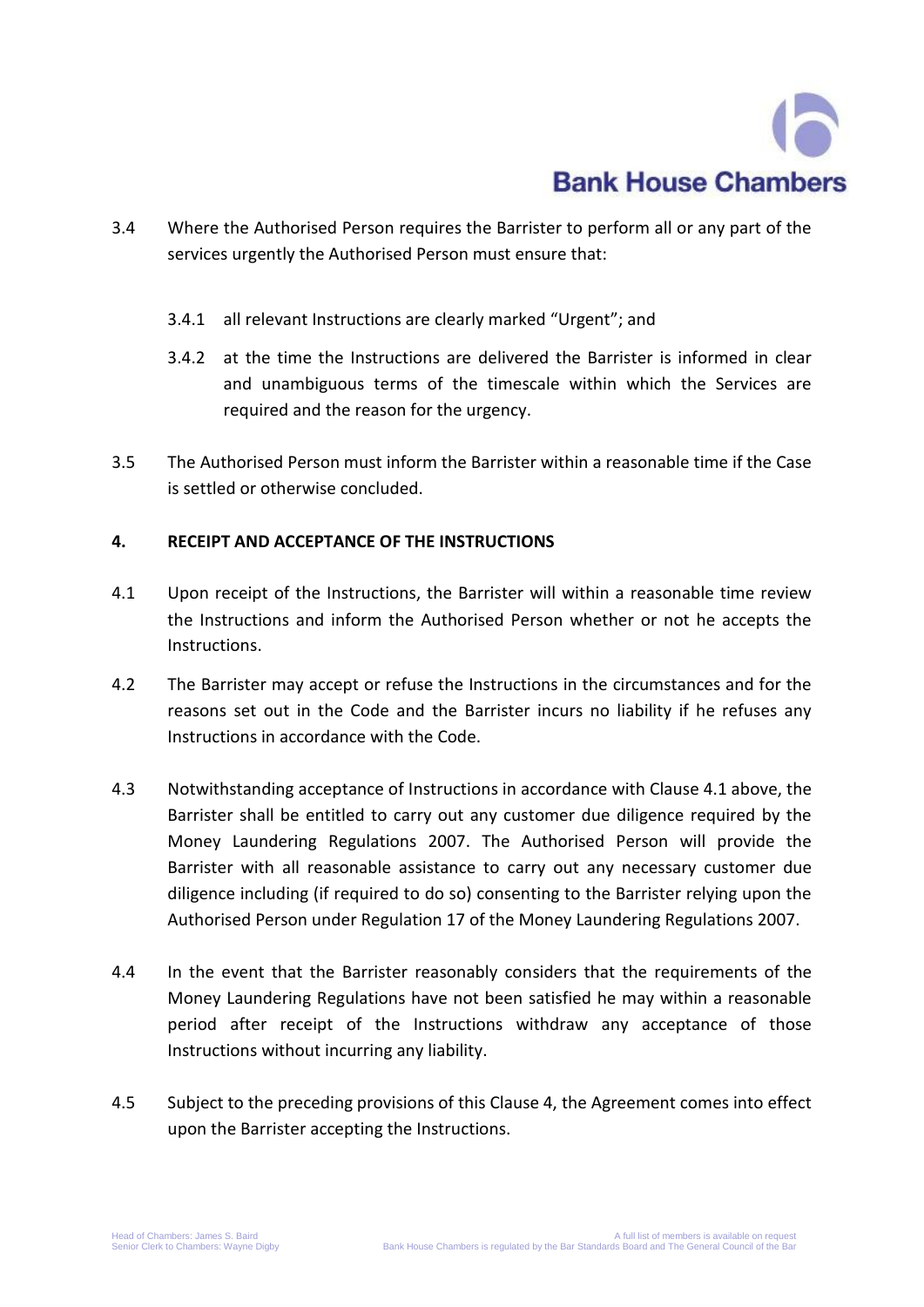

### **5. CONFIDENTIAL INFORMATION AND PUBLICITY**

- 5.1 The Barrister will keep confidential all information provided to him in connection with the Case unless:
	- 5.1.1 he is authorised by the Authorised Person or the Lay Client to disclose it;
	- 5.1.2 the information is in or comes into the public domain without any breach of confidentiality on the part of the Barrister; or
	- 5.1.3 he is required or permitted to disclose it by law, or by any regulatory or fiscal authorities, in which case, to the extent that he is permitted to do so, he will endeavour to give the Authorised Person and/or the Lay Client as much advance notice as possible and permitted of any such required disclosure.
- 5.2 The Barrister owes the same duty of confidentiality to other lay clients, and will therefore not disclose or make use of any information that might be given to him in confidence in relation to any other matter without the consent of his other lay client, even if it is material to providing the Services.
- 5.3 Unless the Authorised Person expressly informs the Barrister to the contrary in advance in writing, the Barrister may allow the Instructions to be reviewed by another barrister or by a pupil (including a vacation pupil or mini-pupil) in chambers, on terms that that other barrister or pupil complies with clause 5.1.
- 5.4 Subject to his obligation under clause 5.1, the Barrister may make and retain copies of the Instructions and any written material produced by him.
- 5.5 To the extent such information is already in the public domain, the Barrister may disclose in his marketing and similar materials, and to prospective clients and publishers of legal directories that he is or has been instructed by the Authorised Person and/or for the Lay Client and the nature of the Case. To the extent any such information is not already in the public domain, the Barrister may only refer to it for marketing purposes in a form which sufficiently preserves the Lay Client's privilege and confidentiality and (where the law so requires) with the Lay Client's consent.

### <span id="page-6-0"></span>**6. ELECTRONIC COMMUNICATION**

6.1 Unless otherwise directed by the Authorised Person, the Barrister may correspond by means of electronic mail, the parties agreeing hereby: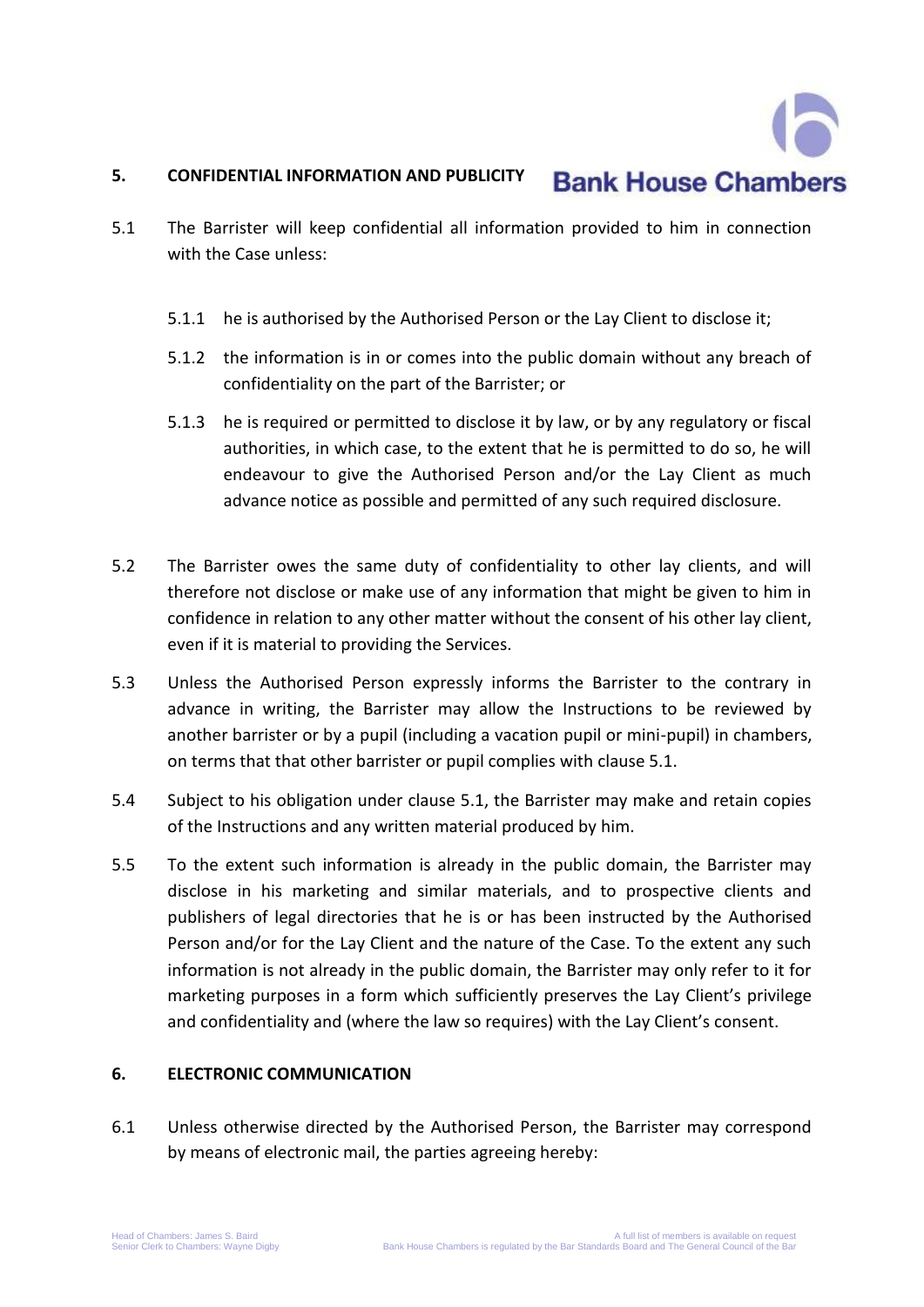

- 6.1.1 to accept the risks of using electronic mail, including but not limited to the risks of viruses, interception and unauthorised access; and
- 6.1.2 to use commercially reasonable procedures to maintain security of electronic mail and to check for commonly known viruses in information sent and received electronically.

### <span id="page-7-0"></span>**7. DATA PROTECTION**

7.1 The Barrister is a data controller for the purposes of the Data Protection Act and is bound by the Act amongst other things, to take appropriate technical and organisational measures against unauthorised processing of personal data and against accidental loss or destruction of, or damage to, personal data. He is entitled to process (which includes obtaining, consulting, holding, using and disclosing) personal data of the Lay Client, the Authorised Person and others to enable him to provide the Services, to liaise with the Authorised Person in respect of the Lay Client's case or on the Lay Client's behalf, to maintain and update client records, to produce management data, to prevent crime, to publicise his activities as set out in clause 5.5 above, to comply with regulatory requirements and as permitted or required by law. The Lay Client and the Authorised Person each have a right of access and a right of correction in respect of their personal data which the Barrister holds about them, in accordance with data protection legislation.

### <span id="page-7-1"></span>**8. PROVIDING THE SERVICES**

- 8.1 The Barrister will exercise reasonable skill and care in providing the Services. The Barrister acknowledges the existence of a duty of care owed to the Lay Client at common law, subject to his professional obligations to the Court and under the Code.
- 8.2 The Barrister will provide the Services by such date as may be agreed between the parties, and in any event will do so within a reasonable time having regard to the nature of the Instructions and his other pre-existing professional obligations as referred to in paragraph 701 of the Code.
- 8.3 The Barrister may delegate the provision of any part of the Services but will remain responsible for the acts, omissions, defaults or negligence of any delegate as if they were the acts, omissions, defaults or negligence of the Barrister.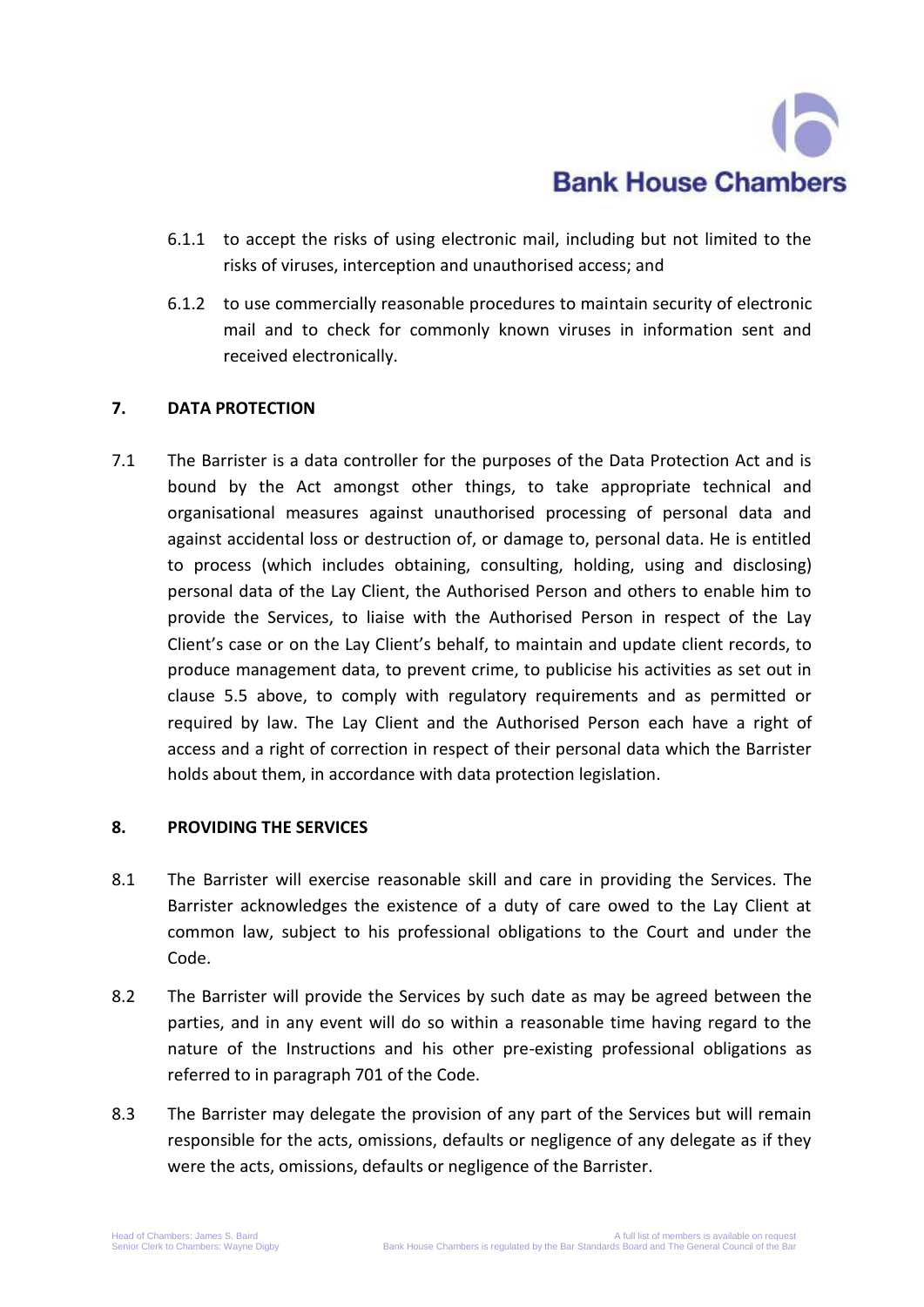8.4 The Barrister will, in addition, provide all information reasonably required to enable the Lay Client and/or Authorised Person to assess what costs have been incurred and to obtain and enforce any order or agreement to pay costs against any third party.

### <span id="page-8-0"></span>**9. INTELLECTUAL PROPERTY RIGHTS**

9.1 All copyright and other intellectual property rights of whatever nature in or attaching to the Barrister's work product, including all documents, reports, written advice or other materials provided by the Barrister to the Authorised Person or the Lay Client belong to and remain with the Barrister. The Authorised Person and the Lay Client have the right and licence to use the Barrister's work product for the particular Case and the particular purpose for which it is prepared. If the Authorised Person or the Lay Client wishes to use copies of the Barrister's work product for purposes other than those for which it is prepared, this will require the express written permission of the Barrister. The moral rights of the Barrister in respect of his work product are asserted.

### <span id="page-8-1"></span>**10. LIABILITY**

- 10.1 Subject to Clause 10.2 below, the Barrister is not liable:
	- 10.1.1 For any loss or damage, however suffered, by any person other than the Lay Client;
	- 10.1.2 for any loss or damage, however suffered, which is caused by inaccurate, incomplete or late Instructions;
	- 10.1.3 for any indirect or consequential loss however suffered.
- 10.2 Nothing in Clause 10.1 shall operate so as to exclude liability where such exclusion is prohibited by law.

### <span id="page-8-2"></span>**11. FEES**

11.1 The fee for the Services shall in all cases comply with paragraph 405 of the Code and will be calculated as agreed between the Barrister (or his clerk on his behalf) and the Authorised Person, whether prospectively or retrospectively.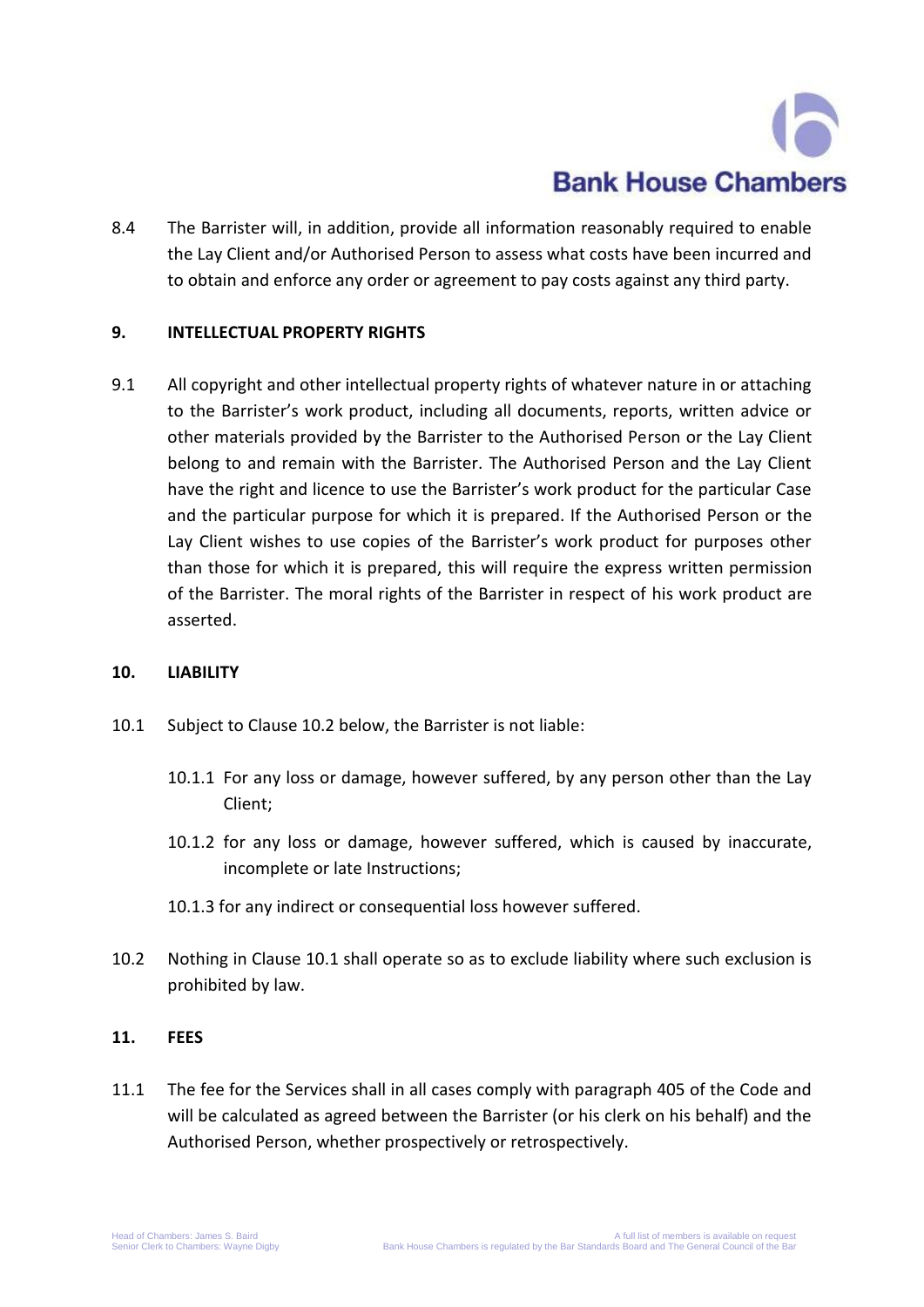- 11.2 The Barrister may agree to provide the Services for a fixed fee or may agree to provide the Services on the basis of an agreed hourly rate or on such other basis as may from time to time be agreed. If an hourly rate is agreed:
	- 11.2.1 The agreed hourly rate will be subject to reasonable periodic review by the Barrister, and in addition may be reviewed by the Barrister to reflect any reasonably significant changes in his status or seniority;
	- 11.2.2 Any variation of the agreed hourly rate and the date on which it shall take effect shall be agreed with the Authorised Person, and in default of agreement the Barrister shall be entitled to treat the Agreement as having been terminated by the Authorised Person, subject to the Barrister's obligations under paragraph 610 of the Code.
- 11.3 If no fee or hourly rate is agreed, then the Barrister is entitled to charge a reasonable fee for the Services having regard to all relevant circumstances.
- 11.4 The fee for the Barrister's Services is exclusive of any applicable Value Added Tax (or any tax of a similar nature), which shall be added to the fee at the appropriate rate.

### <span id="page-9-0"></span>**12. BILLING, PAYMENT AND INTEREST**

- 12.1 The Barrister shall be entitled to deliver an Invoice to the Authorised Person in respect of the Services or any completed part thereof and any disbursements at any time after supplying the Services or the relevant part thereof.
- 12.2 The Barrister shall deliver an Invoice to the Authorised Person in respect of the Services or any part thereof and any disbursements as soon as reasonably practicable after and not more than 3 months from the earliest of: (a) a request by the Authorised Person; (b) notification by the Authorised Person that the Case has settled or otherwise concluded; or (c) termination of the Agreement.
- 12.3 The Invoice must set out an itemised description of:
	- 12.3.1 The Services provided by the Barrister and the fees charged;
	- 12.3.2 Any disbursements incurred and the cost thereof; and
	- 12.3.3 VAT (or any tax of a similar nature), if any.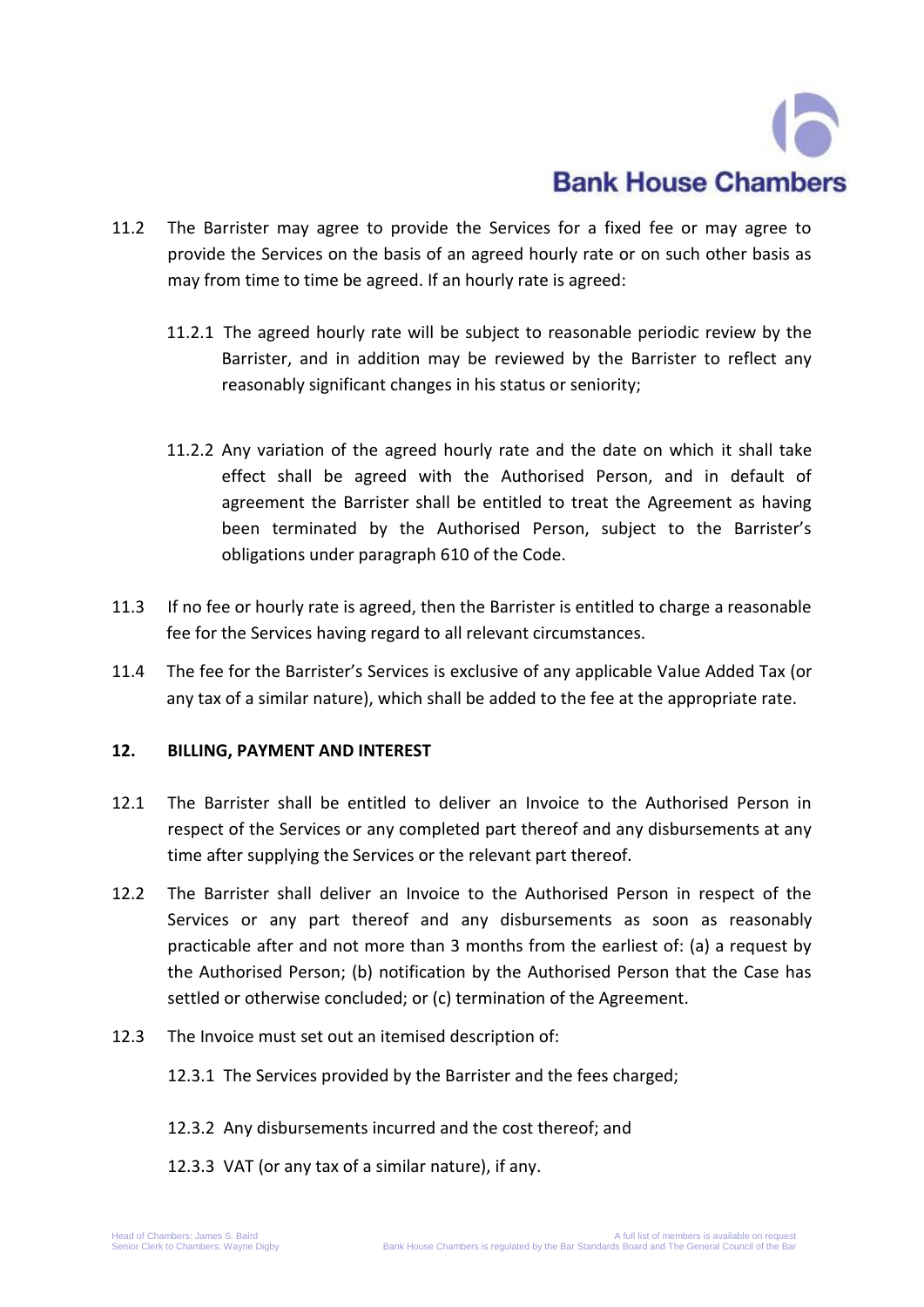# **Bank House Chambers**

- 12.4 The Authorised Person must pay the Invoice within 30 days of delivery, time being of the essence, whether or not the Authorised Person has been put in funds by the Lay Client. The Invoice must be paid without any set-off (whether by reason of a complaint made or dispute with the Barrister or otherwise), and without any deduction or withholding on account of any taxes or other charges.
- 12.5 Where the Barrister has delivered a fee note, on request by the Authorised Person the Barrister will deliver a VAT invoice following receipt of payment.
- 12.6 If the Invoice remains outstanding more than 30 days from the date of delivery, the Barrister is entitled:
	- 12.6.1 To the fixed sum and interest in accordance with the Late Payment of Commercial Debts (Interest) Act 1998;
	- 12.6.2 To sue the Authorised Person for payment; and
	- 12.6.3 Subject to the Barrister's obligations to the Court and under paragraph 610 of the Code, to refrain from doing any further work on the Case unless payment for that further work is made in advance.

### <span id="page-10-0"></span>**13. TERMINATION**

- 13.1 The Authorised Person may terminate the Agreement by giving notice to the Barrister in writing at any time.
- 13.2 The Agreement will terminate automatically as soon as the Barrister is under an obligation pursuant to Part VI of the Code or otherwise to withdraw from the Case or to cease to act and has complied with any requirements of the Code in so doing.
- 13.3 The Barrister may terminate the Agreement by written notice when he is entitled pursuant to Paragraphs 608 to 610 of the Code or otherwise to withdraw from the case or cease to act and has complied with any requirements of the Code in so doing.
- 13.4 For the avoidance of doubt, termination of the Agreement, whether under this clause 13 or otherwise, does not affect or prejudice any accrued liabilities, rights or remedies of the parties under the Agreement.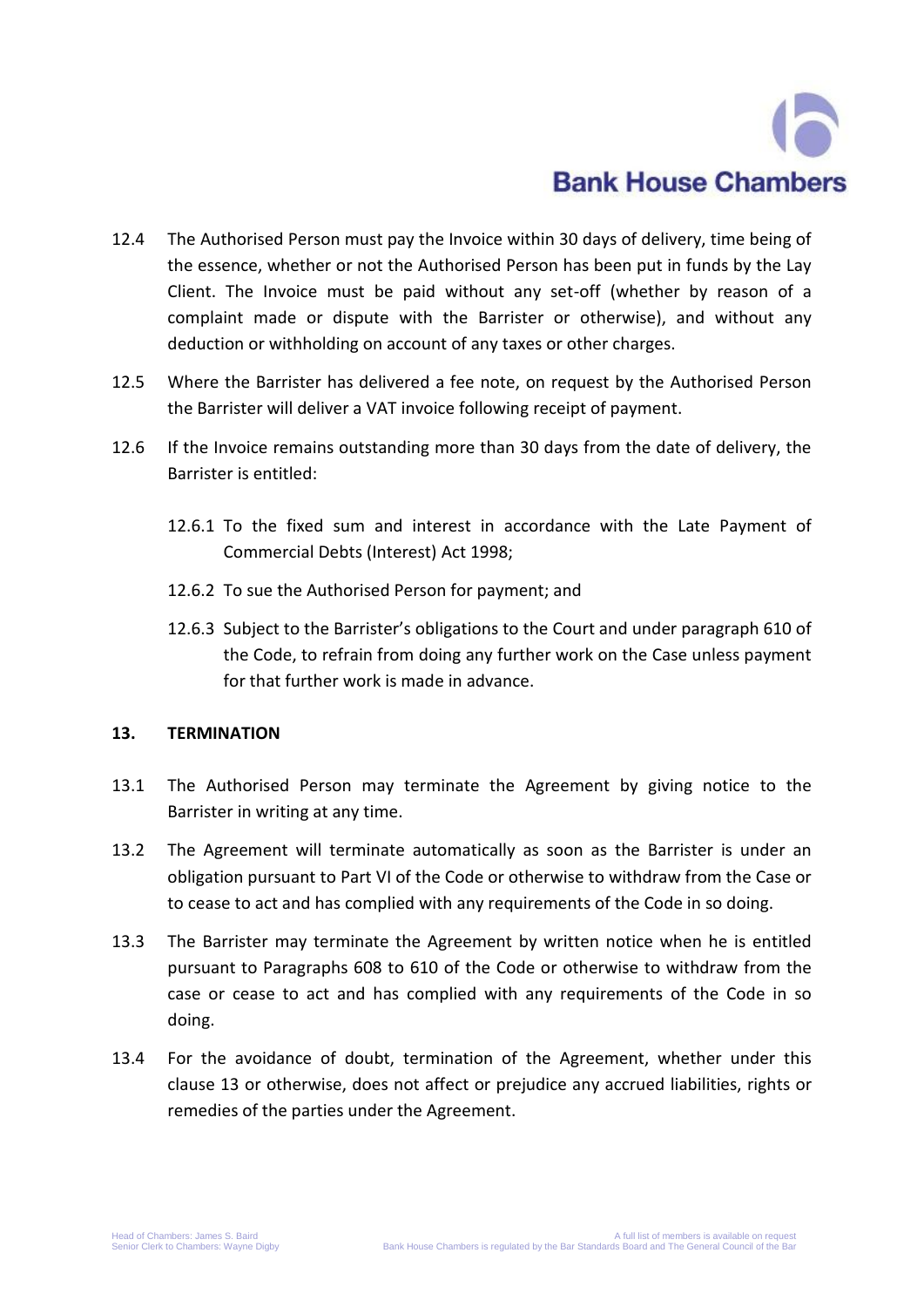## **Bank House Chambers**

### <span id="page-11-0"></span>**14. WAIVER**

14.1 Except where expressly stated, nothing done or not done by the Barrister or the Authorised Person constitutes a waiver of that party's rights under the Agreement.

### <span id="page-11-1"></span>**15. SEVERABILITY**

- 15.1 If any provision of these Conditions is found by a competent court or administrative body of competent jurisdiction to be invalid or unenforceable for any reason, such invalidity or unenforceability shall not affect the other provisions of these Conditions which will remain in full force and effect.
- 15.2 If any provision of these Conditions is found to be invalid or unenforceable but would be valid or enforceable if some part of the provision were deleted, the provision in question will apply with such deletions as may be necessary to make it valid and enforceable.

### <span id="page-11-2"></span>**16. EXCLUSION OF RIGHTS OF THIRD PARTIES**

16.1 This Agreement governs the rights and obligations of the Barrister and the Authorised Person towards each other and confers no benefit upon any third party (including the Lay Client). The ability of third parties to enforce any rights under the Contracts (Rights of Third Parties) Act 1999 is hereby excluded.

### <span id="page-11-3"></span>**17. ENTIRE AGREEMENT**

<span id="page-11-4"></span>17.1 Subject to clauses 2.2 and 11.1, the Agreement, incorporating these Conditions, comprises the entire agreement between the parties to the exclusion of all other terms and conditions and prior or collateral agreements, negotiations, notices of intention and representations and the parties agree that they have not been induced to enter into the Agreement on the basis of any representation.